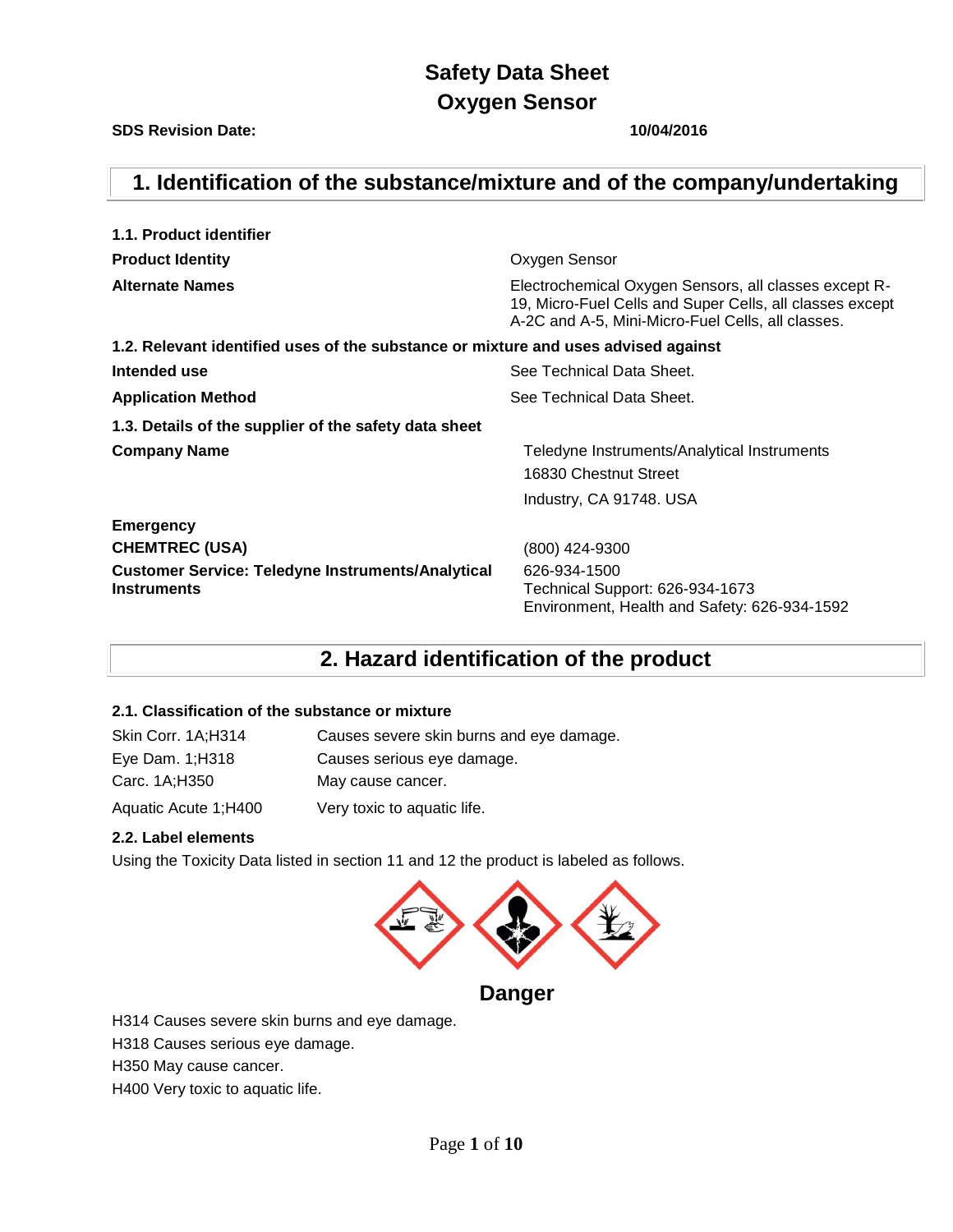### **SDS Revision Date: 10/04/2016**

### **[Prevention]:**

P201 Obtain special instructions before use.

P202 Do not handle until all safety precautions have been read and understood.

P260 Do not breathe mist / vapors / spray.

P262 Do not get in eyes, on skin, or on clothing.

P264 Wash thoroughly after handling.

P273 Avoid release to the environment.

P280 Wear protective gloves / eye protection / face protection.

### **[Response]:**

P301+310 IF SWALLOWED: Immediately call a POISON CENTER or doctor / physician.

P303+361+353 IF ON SKIN (or hair): Remove / Take off immediately all contaminated clothing. Rinse skin with water / shower.

P304+340 IF INHALED: Remove victim to fresh air and keep at rest in a position comfortable for breathing.

P305+351+338 IF IN EYES: Rinse continuously with water for several minutes. Remove contact lenses if present and easy to do - continue rinsing.

P308+313 IF exposed or concerned: Get medical advice / attention.

P310 Immediately call a POISON CENTER or doctor / physician.

P331 Do NOT induce vomiting.

P363 Wash contaminated clothing before reuse.

P391 Collect spillage.

### **[Storage]:**

P405 Store locked up.

### **[Disposal]:**

P501 Dispose of contents / container in accordance with local / national regulations.

## **3. Composition/information on ingredients**

This product contains the following substances that present a hazard within the meaning of the relevant State and Federal Hazardous Substances regulations.

| <b>Ingredient/Chemical Designations</b>                    | Weight %   | <b>GHS Classification</b>                       | <b>Notes</b> |
|------------------------------------------------------------|------------|-------------------------------------------------|--------------|
| Lead Compounds (as Pb)<br>CAS Number: 0007439-92-1         | $50 - 75$  | <b>liCarc. 1A;H350</b><br>Aquatic Acute 1; H400 | [1][2]       |
| Potassium hydroxide.<br><b>CAS Number:</b><br>0001310-58-3 | $1.0 - 10$ | Acute Tox. 4:H302<br>Skin Corr. 1A;H314         | [1][2]       |

[1] Substance classified with a health or environmental hazard.

[2] Substance with a workplace exposure limit.

[3] PBT-substance or vPvB-substance.

\*The full texts of the phrases are shown in Section 16.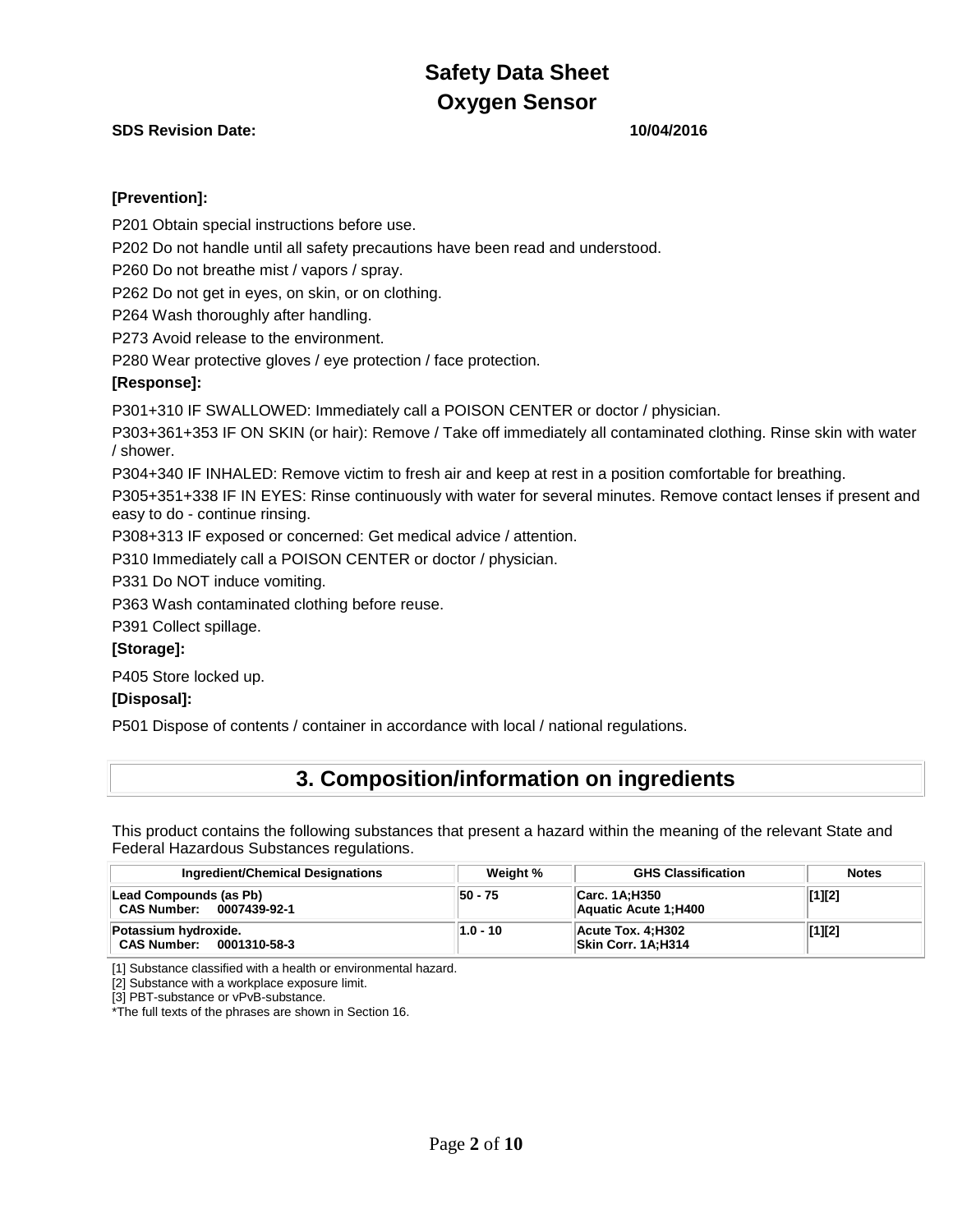### **SDS Revision Date: 10/04/2016**

# **4. First aid measures**

| 4.1. Description of first aid measures |                                                                                                                                                                                                                                                                                                                                                                                                                                                                                                                                                                                                                                                                                                                                                                                                                                                                                                                                                                                                                                                                                                                                                                                                                                                            |
|----------------------------------------|------------------------------------------------------------------------------------------------------------------------------------------------------------------------------------------------------------------------------------------------------------------------------------------------------------------------------------------------------------------------------------------------------------------------------------------------------------------------------------------------------------------------------------------------------------------------------------------------------------------------------------------------------------------------------------------------------------------------------------------------------------------------------------------------------------------------------------------------------------------------------------------------------------------------------------------------------------------------------------------------------------------------------------------------------------------------------------------------------------------------------------------------------------------------------------------------------------------------------------------------------------|
| <b>General</b>                         | In all cases of doubt, or when symptoms persist, seek medical attention.<br>Never give anything by mouth to an unconscious person.                                                                                                                                                                                                                                                                                                                                                                                                                                                                                                                                                                                                                                                                                                                                                                                                                                                                                                                                                                                                                                                                                                                         |
| <b>Inhalation</b>                      | Remove to fresh air, keep patient warm and at rest. If breathing is irregular or stopped, give<br>artificial respiration. If unconscious place in the recovery position and obtain immediate<br>medical attention. Give nothing by mouth.                                                                                                                                                                                                                                                                                                                                                                                                                                                                                                                                                                                                                                                                                                                                                                                                                                                                                                                                                                                                                  |
| <b>Eyes</b>                            | Irrigate copiously with clean water for at least 15 minutes, holding the eyelids apart and<br>seek medical attention.                                                                                                                                                                                                                                                                                                                                                                                                                                                                                                                                                                                                                                                                                                                                                                                                                                                                                                                                                                                                                                                                                                                                      |
| <b>Skin</b>                            | Remove contaminated clothing. Wash skin thoroughly with soap and water or use a<br>recognized skin cleanser.                                                                                                                                                                                                                                                                                                                                                                                                                                                                                                                                                                                                                                                                                                                                                                                                                                                                                                                                                                                                                                                                                                                                               |
| Ingestion                              | Do NOT induce vomiting. Rinse mouth and slowly drink several glasses of water. Call a<br>physician. Do NOT give anything by mouth to an unconscious or convulsing person.                                                                                                                                                                                                                                                                                                                                                                                                                                                                                                                                                                                                                                                                                                                                                                                                                                                                                                                                                                                                                                                                                  |
|                                        | 4.2. Most important symptoms and effects, both acute and delayed                                                                                                                                                                                                                                                                                                                                                                                                                                                                                                                                                                                                                                                                                                                                                                                                                                                                                                                                                                                                                                                                                                                                                                                           |
| <b>Overview</b>                        | <b>Routes of Entry:</b><br>Inhalation: Highly unlikely.<br>Ingestion: May be fatal if swallowed.<br>Skin: The electrolyte (potassium hydroxide) is corrosive; skin contact may cause irritation<br>or severe chemical burns.<br>Eyes: The electrolyte (potassium hydroxide) is corrosive; eye contact may cause irritation<br>or severe chemicals burns.<br>Acute Effects: The electrolyte is harmful if swallowed, inhaled or absorbed throught the<br>skin. It is extremely destructive to tissue of the mucous membranes, stomach, mouth,<br>upper respiratory tract, eyes and skin.<br>Signs and Symptoms of Exposure: Contact of electrolyte with skin or eyes will cause a<br>burning sensation and/or feel soapy or slippery to touch.<br>Other symptoms of exposure to lead include loss of sleep, loss of appetite, metallic taste<br>and fatigue. For additional exposure information refer to 29 CFR 1910.1025, Appendix A -<br>Substance Data Sheet for Occupational Exposure to Lead.<br>Possible cancer hazard. Contains an ingredient which may cause cancer based on animal<br>data (See Section 3 and Section 15 for each ingredient). Risk of cancer depends on<br>duration and level of exposure.<br>See section 2 for further details. |
| <b>Eyes</b>                            | Causes serious eye damage.                                                                                                                                                                                                                                                                                                                                                                                                                                                                                                                                                                                                                                                                                                                                                                                                                                                                                                                                                                                                                                                                                                                                                                                                                                 |
| <b>Skin</b>                            | Causes severe skin burns and eye damage.                                                                                                                                                                                                                                                                                                                                                                                                                                                                                                                                                                                                                                                                                                                                                                                                                                                                                                                                                                                                                                                                                                                                                                                                                   |
| <b>Chronic effects</b>                 | Chronic Effects: Prolonged exposure with the electrolyte has a destructive effect on<br>tissue.<br>Chronic exposure to lead may cause disease of blood and blood forming organs, kidneys<br>and liver, damage to the reproductive systems and decrease in fertility in men and women,<br>and damage to the fetus of a pregnant woman. Chronic exposure from the lead contained<br>in this product is extremely unlikely.<br>Carcinogenicity: Lead is classified by the IARC as a class 2B carcinogen (possibly<br>carcinogenic to humans).<br>OSHA: Where airborne lead exposures exceed the OSHA action level, refer to OSHA Lead<br>Standard 1910.1025.                                                                                                                                                                                                                                                                                                                                                                                                                                                                                                                                                                                                  |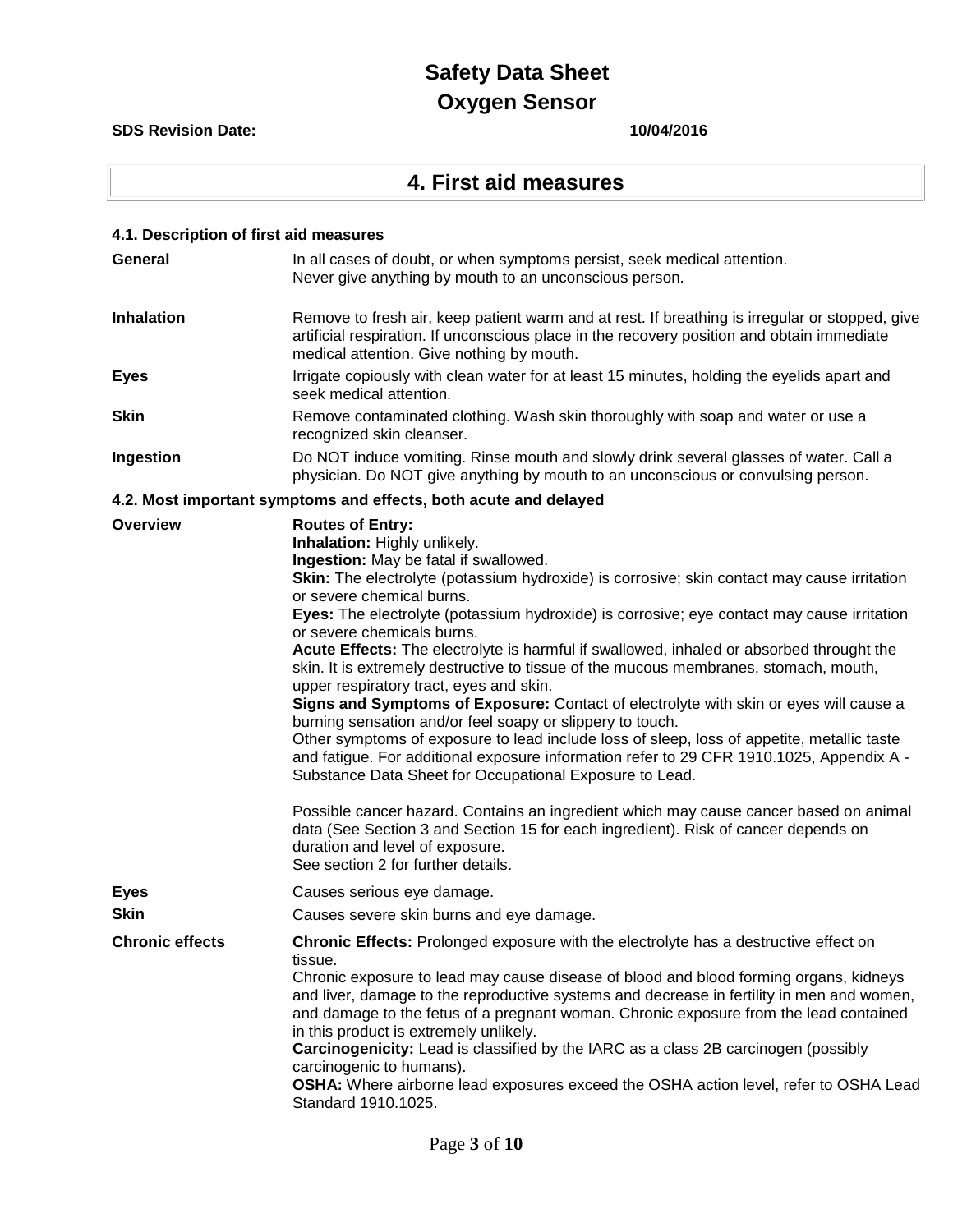**SDS Revision Date: 10/04/2016**

**NTP:** NA

**Medical Conditions Generally Aggravated by Exposure:** Lead exposure may aggravate disease of the blood and blood forming organs, hypertension, kidneys, nervous and possibly reproductive systems. Those with preexisting skin disorders or eye problems may be more susceptible to the effects of the electrolyte.

## **5. Fire-fighting measures**

### **5.1. Extinguishing media**

Use standard fire fighting media on surrounding materials including water spray, foam, and carbon dioxide. (Do not use dry chemical extinguisher containing ammonium compounds.)

### **5.2. Special hazards arising from the substance or mixture**

Hazardous decomposition: Toxic fumes.

Do not breathe mist / vapors / spray.

Do not get in eyes, on skin, or on clothing.

### **5.3. Advice for fire-fighters**

Wear NIOSH/OSHA approved self-contained breathing apparatus and protective clothing to prevent contact with skin and eyes.

Sealed containers may develop explosive pressures under fire conditions. Use water to cool containers exposed to fire.

**ERG Guide No.** 

**6. Accidental release measures**

### **6.1. Personal precautions, protective equipment and emergency procedures**

Put on appropriate personal protective equipment (see section 8).

### **6.2. Environmental precautions**

Do not allow spills to enter drains or waterways.

Use good personal hygiene practices. Wash hands before eating, drinking, smoking or using toilet. Promptly remove soiled clothing and wash thoroughly before reuse.

### **6.3. Methods and material for containment and cleaning up**

Wipe down the area several times with a wet paper towel. Use a fresh towel each time. Contaminated paper towels are considered hazardous waste.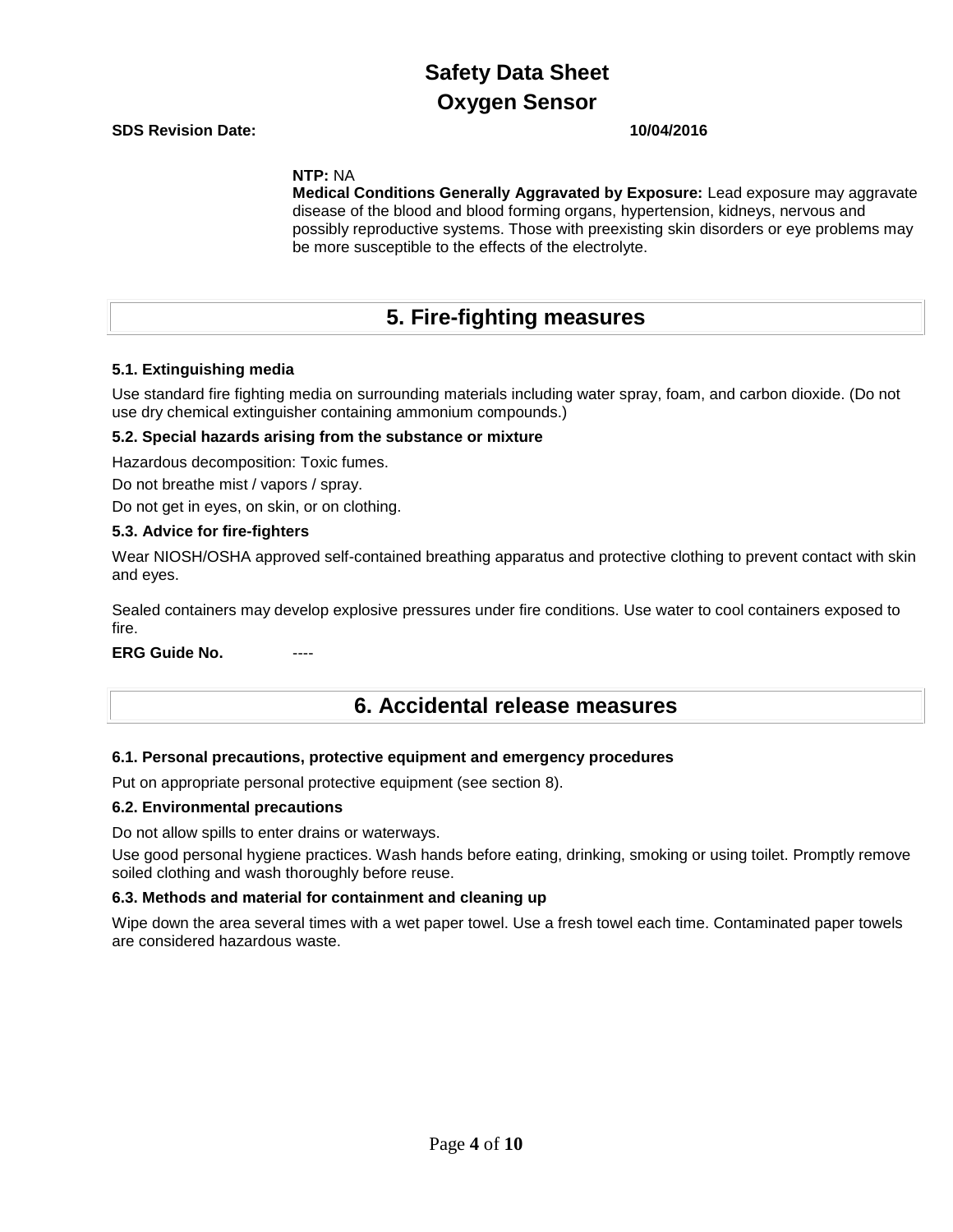# **Safety Data Sheet**

### **Oxygen Sensor**

### **SDS Revision Date: 10/04/2016**

## **7. Handling and storage**

### **7.1. Precautions for safe handling**

**Note : The oxygen sensors are sealed and under normal circumstances the contents of the sensors do not present a health hazard. The following information is given as a guide in the event that a cell leaks. Protective measures during cell replacement:** 

Before opening the bag containing the sensor cell, check the sensor cell for leakage. If the sensor cell leaks, do not open the bag. If there is liquid around the cell while in the instrument, put on gloves and eye protection before removing the sensor cell.

See section 2 for further details. - [Prevention]:

### **7.2. Conditions for safe storage, including any incompatibilities**

Containers should be stored in a cool, dry, well-ventilated area. Exercise due caution to prevent damage to or leakage from the container. Keep containers closed when not in use.

Incompatible materials: Aluminum, organic materials, acid chlorides, acid anhydrides, magnesium, copper. Avoid contact with acids and hydrogen peroxide >52%.

See section 2 for further details. - [Storage]:

### **7.3. Specific end use(s)**

No data available.

## **8. Exposure controls and personal protection**

### **8.1. Control parameters**

| <b>Exposure</b> |                        |               |                             |  |
|-----------------|------------------------|---------------|-----------------------------|--|
| CAS No.         | Ingredient             | <b>Source</b> | Value                       |  |
| 0001310-58-3    | Potassium hydroxide.   | <b>OSHA</b>   | No Established Limit        |  |
|                 |                        | ACGIH         | Ceiling: 2 mg/m3            |  |
|                 |                        | <b>NIOSH</b>  | $C2$ mg/m3                  |  |
|                 |                        | Supplier      | No Established Limit        |  |
| 0007439-92-1    | Lead Compounds (as Pb) | <b>OSHA</b>   | [1910.1025] TWA 0.050 mg/m3 |  |
|                 |                        | ACGIH         | TWA: 0.05 mg/m3R, 2B, 2A    |  |
|                 |                        | <b>NIOSH</b>  | TWA (8-hour) 0.050 mg/m3    |  |
|                 |                        | Supplier      | No Established Limit        |  |

### **Carcinogen Data**

| CAS No.      | Ingredient             | Source      | Value                                                               |  |  |
|--------------|------------------------|-------------|---------------------------------------------------------------------|--|--|
| 0001310-58-3 | Potassium hydroxide.   | <b>OSHA</b> | Select Carcinogen: No                                               |  |  |
|              |                        | <b>NTP</b>  | Known: No: Suspected: No                                            |  |  |
|              |                        | <b>IARC</b> | Group 1: No; Group 2a: No; Group 2b: No; Group 3: No; Group 4: No;  |  |  |
| 0007439-92-1 | Lead Compounds (as Pb) | <b>OSHA</b> | Select Carcinogen: Yes                                              |  |  |
|              |                        | <b>NTP</b>  | Known: No: Suspected: Yes                                           |  |  |
|              |                        | <b>IARC</b> | Group 1: No; Group 2a: No; Group 2b: Yes; Group 3: No; Group 4: No; |  |  |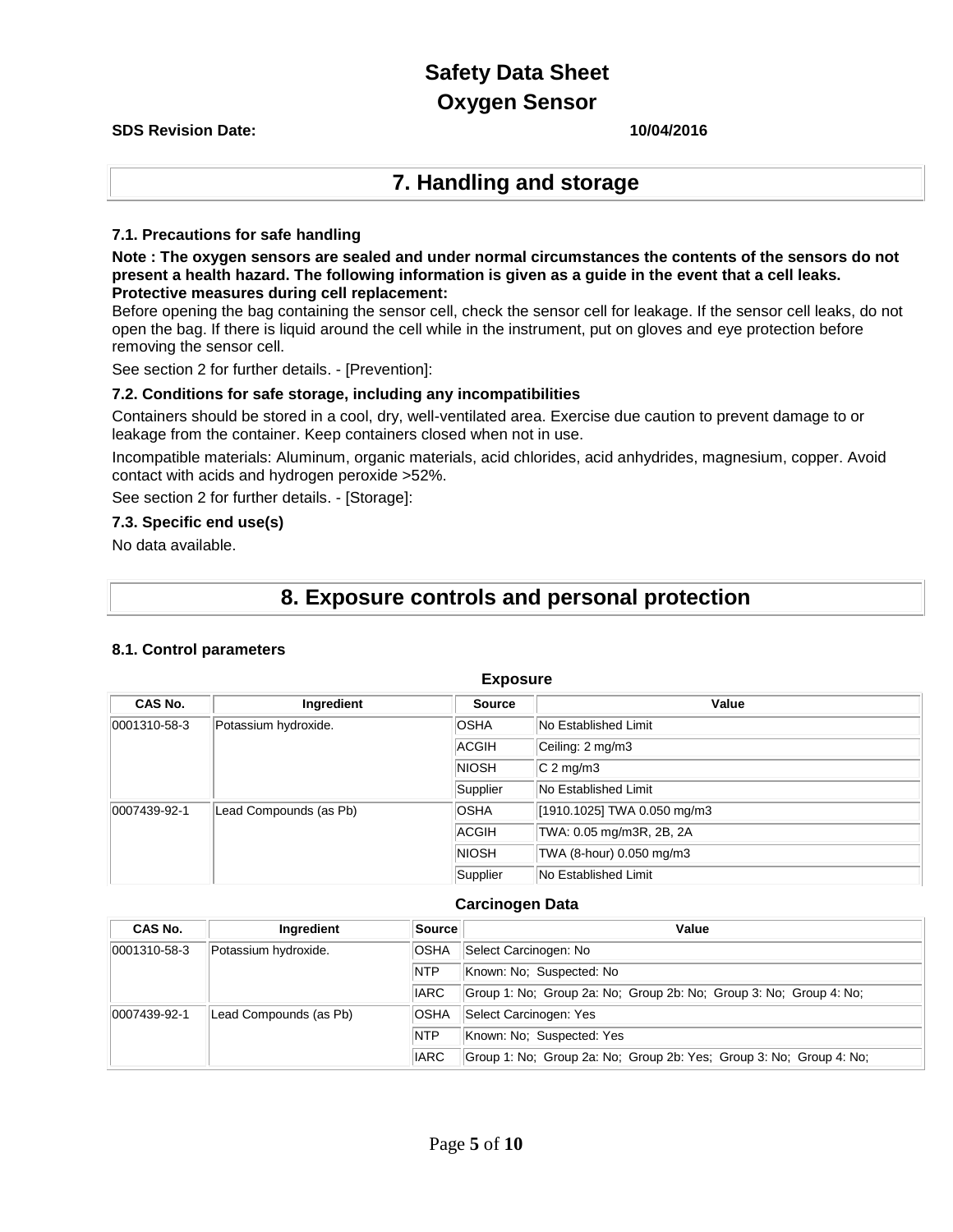**SDS Revision Date: 10/04/2016**

| 8.2. Exposure controls                             |                                                                                                                                                                                                                                                                                                                                        |
|----------------------------------------------------|----------------------------------------------------------------------------------------------------------------------------------------------------------------------------------------------------------------------------------------------------------------------------------------------------------------------------------------|
| <b>Respiratory</b>                                 | If workers are exposed to concentrations above the exposure limit they must use the<br>appropriate, certified respirators.                                                                                                                                                                                                             |
| <b>Eyes</b>                                        | Chemical splash goggles.                                                                                                                                                                                                                                                                                                               |
| <b>Skin</b>                                        | Apron, face shield Wear gloves. Gloves must be resistant to corrosive materials. Nitrile or<br>PVC gloves are suitable. Do not use cotton or leather gloves.                                                                                                                                                                           |
| <b>Engineering Controls</b>                        | Provide adequate ventilation. Where reasonably practicable this should be achieved by the<br>use of local exhaust ventilation and good general extraction. If these are not sufficient to<br>maintain concentrations of particulates and any vapor below occupational exposure limits<br>suitable respiratory protection must be worn. |
| <b>Other Work Practices</b>                        | Use good personal hygiene practices. Wash hands before eating, drinking, smoking or<br>using toilet. Promptly remove soiled clothing and wash thoroughly before reuse.                                                                                                                                                                 |
| See section 2 for further details. - [Prevention]: |                                                                                                                                                                                                                                                                                                                                        |

# **9. Physical and chemical properties**

| Appearance                                      | Article - Solid                            |
|-------------------------------------------------|--------------------------------------------|
| Odor                                            | <b>None</b>                                |
| <b>Odor threshold</b>                           | Not Measured                               |
| рH                                              | Not Measured                               |
| Melting point / freezing point                  | $>328$ C                                   |
| Initial boiling point and boiling range         | >1320 C                                    |
| <b>Flash Point</b>                              | Not Measured                               |
| Evaporation rate (Ether = $1$ )                 | Not Measured                               |
| <b>Flammability (solid, gas)</b>                | Not Applicable                             |
| Upper/lower flammability or explosive limits    | Lower Explosive Limit: Not Measured        |
|                                                 | <b>Upper Explosive Limit: Not Measured</b> |
| Vapor pressure (Pa)                             | Not Measured                               |
| <b>Vapor Density</b>                            | Not Measured                               |
| <b>Specific Gravity</b>                         | Not Measured                               |
| <b>Solubility in Water</b>                      | Insoluble                                  |
| Partition coefficient n-octanol/water (Log Kow) | Not Measured                               |
| <b>Auto-ignition temperature</b>                | Not Measured                               |
| <b>Decomposition temperature</b>                | Not Measured                               |
| <b>Viscosity (cSt)</b>                          | Not Measured                               |
| 9.2. Other information                          |                                            |
| No other relevant information.                  |                                            |
|                                                 |                                            |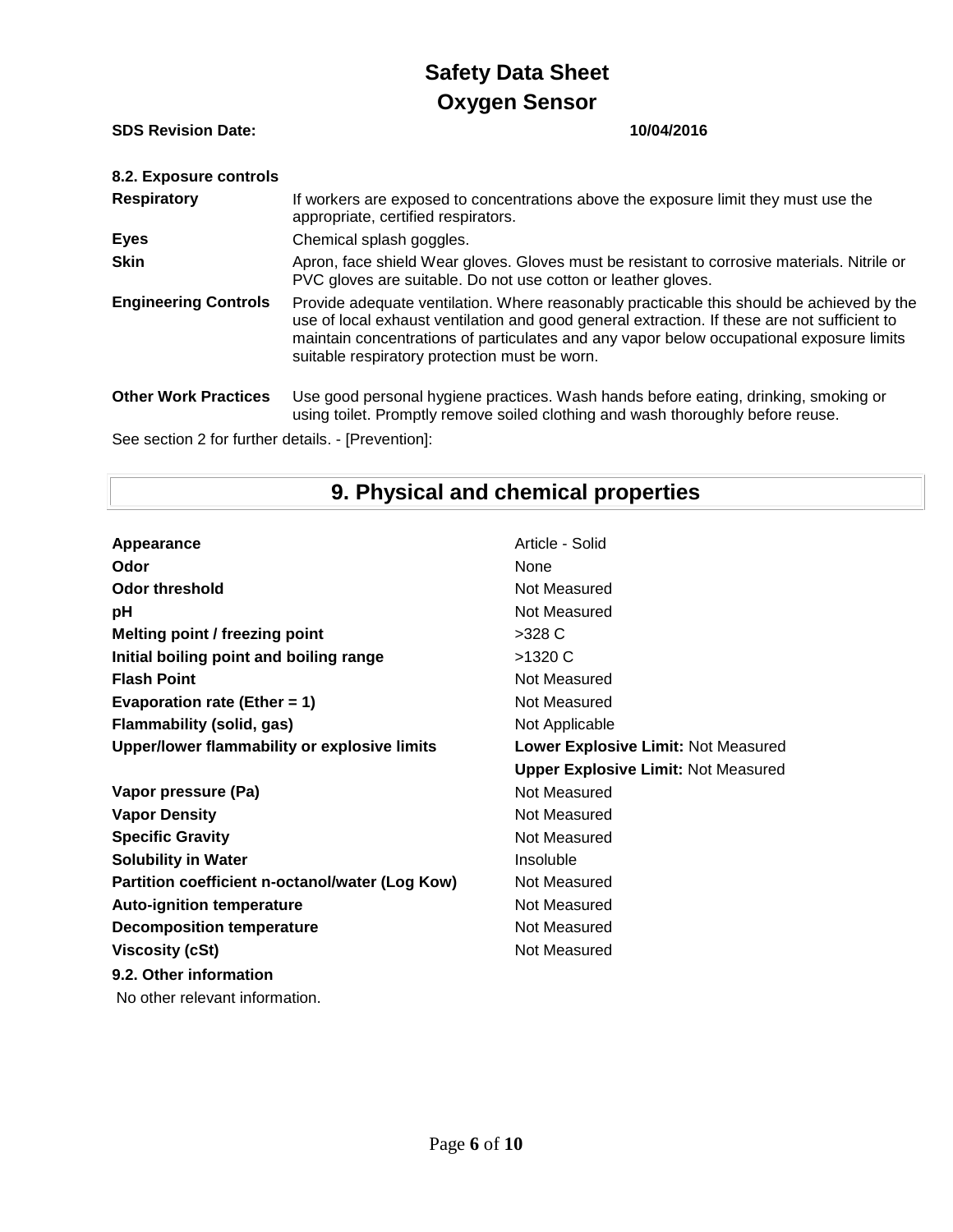### **SDS Revision Date: 10/04/2016**

## **10. Stability and reactivity**

### **10.1. Reactivity**

Hazardous Polymerization will not occur.

### **10.2. Chemical stability**

Stable under normal circumstances.

### **10.3. Possibility of hazardous reactions**

Incompatible with strong oxidizers, leather and halogenated compounds. Product will react with 'soft' metals such as aluminum, tin, magnesium, and zinc releasing flammable hydrogen gas.

### **10.4. Conditions to avoid**

Excessive heat and open flame.

### **10.5. Incompatible materials**

Aluminum, organic materials, acid chlorides, acid anhydrides, magnesium, copper. Avoid contact with acids and hydrogen peroxide >52%.

### **10.6. Hazardous decomposition products**

Toxic fumes.

# **11. Toxicological information**

### **Acute toxicity**

| Ingredient                           | Oral LD50,<br>mg/kg | Skin LD50.<br>mg/kg | <b>Inhalation</b><br>Vapor LD50,<br>ma/L/4hr | <b>Inhalation</b><br>Dust/Mist LD50.<br>ma/L/4hr | Inhalation<br>Gas LD50,<br>ppm |
|--------------------------------------|---------------------|---------------------|----------------------------------------------|--------------------------------------------------|--------------------------------|
| Lead Compounds (as Pb) - (7439-92-1) | No data             | No data             | No data                                      | No data                                          | No data                        |
|                                      | available           | available           | available                                    | available                                        | available                      |
| Potassium hydroxide. - (1310-58-3)   | 365.00, Rat -       | No data             | No data                                      | No data                                          | No data                        |
|                                      | Category: 4         | available           | available                                    | available                                        | available                      |

Note: When no route specific LD50 data is available for an acute toxin, the converted acute toxicity point estimate was used in the calculation of the product's ATE (Acute Toxicity Estimate).

| <b>Classification</b>         | Category | <b>Hazard Description</b>                |
|-------------------------------|----------|------------------------------------------|
| Acute toxicity (oral)         |          | Not Applicable                           |
| Acute toxicity (dermal)       |          | Not Applicable                           |
| Acute toxicity (inhalation)   |          | Not Applicable                           |
| Skin corrosion/irritation     | 1A       | Causes severe skin burns and eye damage. |
| Serious eye damage/irritation |          | Causes serious eye damage.               |
| Respiratory sensitization     |          | Not Applicable                           |
| Skin sensitization            |          | Not Applicable                           |
| Germ cell mutagenicity        |          | Not Applicable                           |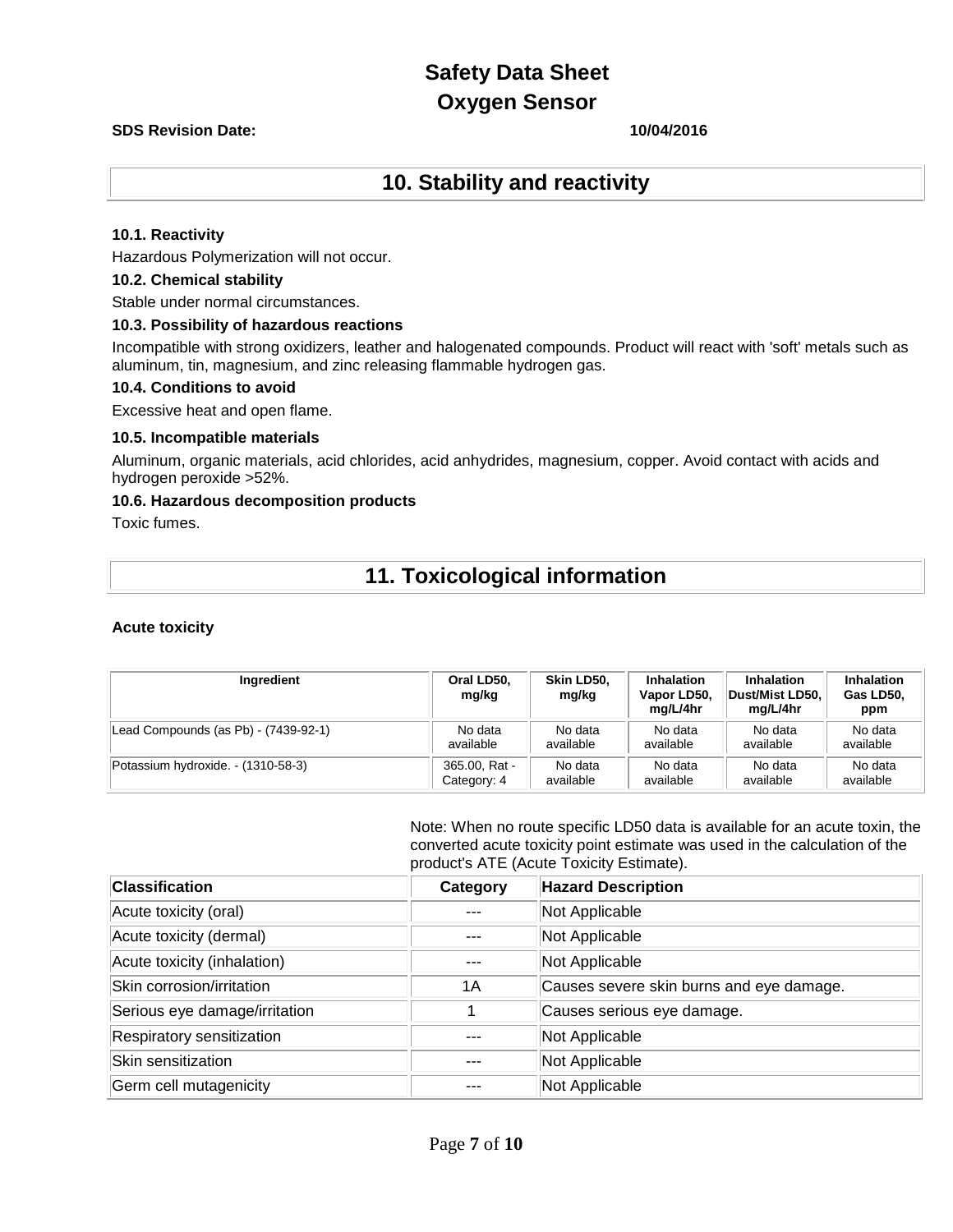### **SDS Revision Date: 10/04/2016**

| Carcinogenicity        | 1A      | May cause cancer. |
|------------------------|---------|-------------------|
| Reproductive toxicity  | $- - -$ | Not Applicable    |
| STOT-single exposure   | $---$   | Not Applicable    |
| STOT-repeated exposure | $- - -$ | Not Applicable    |
| Aspiration hazard      | $---$   | Not Applicable    |

# **12. Ecological information**

### **12.1. Toxicity**

Very toxic to aquatic life.

### **Aquatic Ecotoxicity**

| Ingredient                           | 96 hr LC50 fish,<br>ma/l | 48 hr EC50 crustacea,<br>mg/l | ErC50 algae,<br>mg/l                       |
|--------------------------------------|--------------------------|-------------------------------|--------------------------------------------|
| Lead Compounds (as Pb) - (7439-92-1) | 0.44, Cyprinus carpio    | 4.40, Daphnia magna           | $0.25$ (72 hr), Scenedesmus<br>subspicatus |
| Potassium hydroxide. - (1310-58-3)   | Not Available            | Not Available                 | Not Available                              |

### **12.2. Persistence and degradability**

There is no data available on the preparation itself.

### **12.3. Bioaccumulative potential**

Not Measured

### **12.4. Mobility in soil**

No data available.

### **12.5. Results of PBT and vPvB assessment**

This product contains no PBT/vPvB chemicals.

### **12.6. Other adverse effects**

Lead is bioaccumulative in most aquatic life and mammals. It is highly mobile as lead dust or fume, yet forms complexes with organic material which limits its mobility.

## **13. Disposal considerations**

### **13.1. Waste treatment methods**

Do not allow into drains or water courses. Wastes and emptied containers should be disposed of in accordance with regulations made under the Control of Pollution Act and the Environmental Protection Act.

Using information provided in this data sheet advice should be obtained from the Waste Regulation Authority, whether the special waste regulations apply.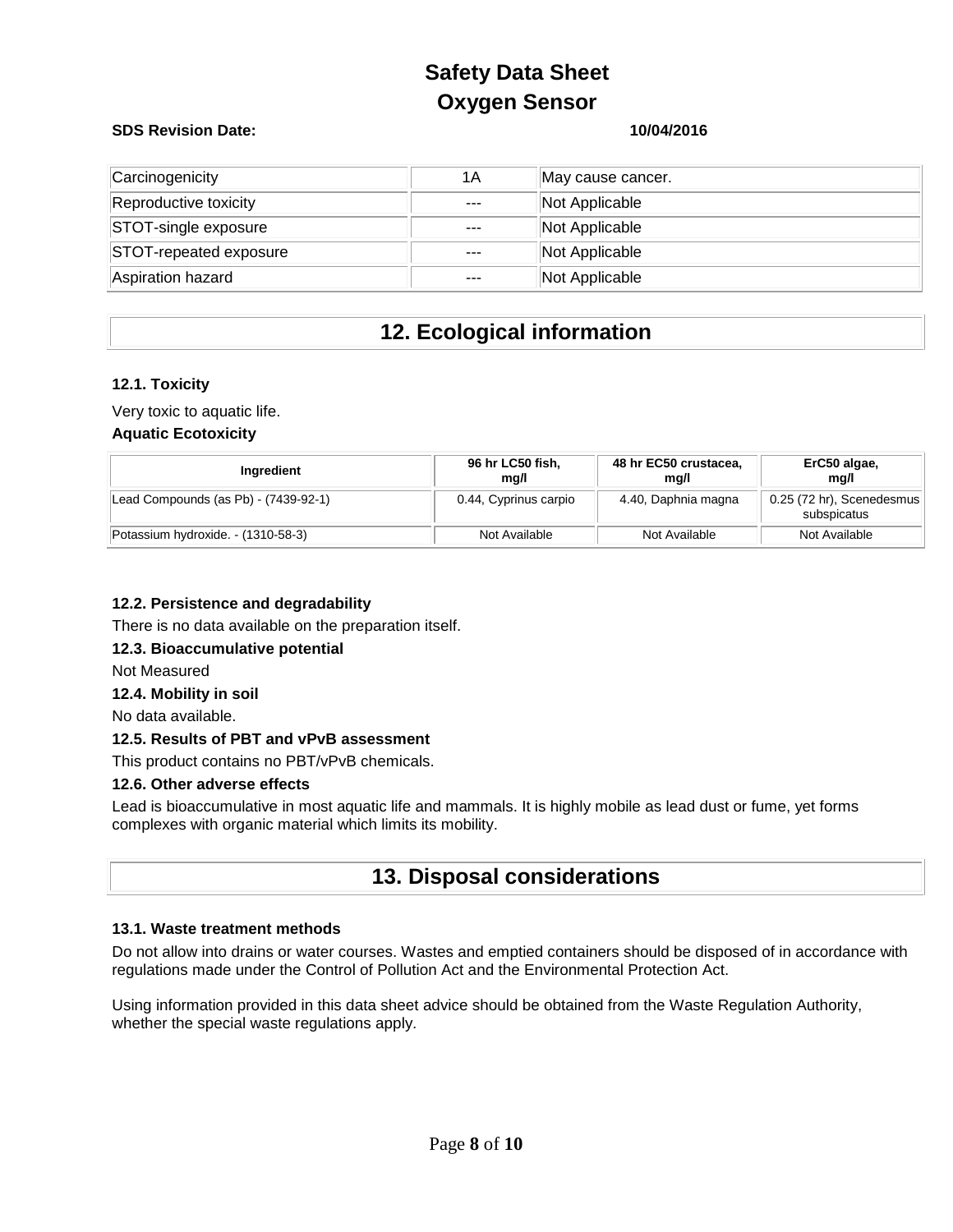### **SDS Revision Date: 10/04/2016**

## **14. Transport information**

### **DOT:**

Regulated. Refer to Small Quantity Exceptions: 49 CFR 173.4. UN3266, Corrosive liquid, basic, inorganic, n.o.s., (potassium hydroxide, lead), 8, II NOTE: This description is used for shipping purposes when not using Teledyne's US DOT Approval.

UN3363, Dangerous Goods in Machinery or Dangerous Goods in Apparatus, 9. NOTE: This description is used when shipping under the US DOT Approval.

**IATA:** Regulated. Refer to IATA Dangerous Goods in Excepted Quantities Sec. 2.7.

### **Environmental hazards**

**IMDG** Marine Pollutant: Yes (Lead Compounds (as Pb))

## **15. Regulatory information**

| <b>Regulatory Overview</b>                                               | The regulatory data in Section 15 is not intended to be all-inclusive, only selected<br>regulations are represented. |
|--------------------------------------------------------------------------|----------------------------------------------------------------------------------------------------------------------|
| <b>Toxic Substance</b><br><b>Control Act (TSCA)</b>                      | All components of this material are either listed or exempt from listing on the TSCA<br>Inventory.                   |
| <b>WHMIS Classification</b>                                              | D <sub>2</sub> A E                                                                                                   |
| <b>US EPA Tier II Hazards</b>                                            | Fire: No                                                                                                             |
|                                                                          | Sudden Release of Pressure: No                                                                                       |
|                                                                          | Reactive: No                                                                                                         |
|                                                                          | Immediate (Acute): Yes                                                                                               |
|                                                                          | Delayed (Chronic): Yes                                                                                               |
| EPCRA 311/312 Chemicals and RQs (lbs):                                   |                                                                                                                      |
| Lead Compounds (as Pb) (10.00)                                           |                                                                                                                      |
| Potassium hydroxide. (1,000.00)                                          |                                                                                                                      |
| <b>EPCRA 302 Extremely Hazardous:</b><br>(No Product Ingredients Listed) |                                                                                                                      |
| <b>EPCRA 313 Toxic Chemicals:</b>                                        |                                                                                                                      |
| Lead Compounds (as Pb)                                                   |                                                                                                                      |
| Proposition 65 - Carcinogens (>0.0%):                                    |                                                                                                                      |
| Lead Compounds (as Pb)                                                   |                                                                                                                      |
| Proposition 65 - Developmental Toxins (>0.0%):                           |                                                                                                                      |
| Lead Compounds (as Pb)                                                   |                                                                                                                      |
| Proposition 65 - Female Repro Toxins (>0.0%):                            |                                                                                                                      |
| Lead Compounds (as Pb)                                                   |                                                                                                                      |